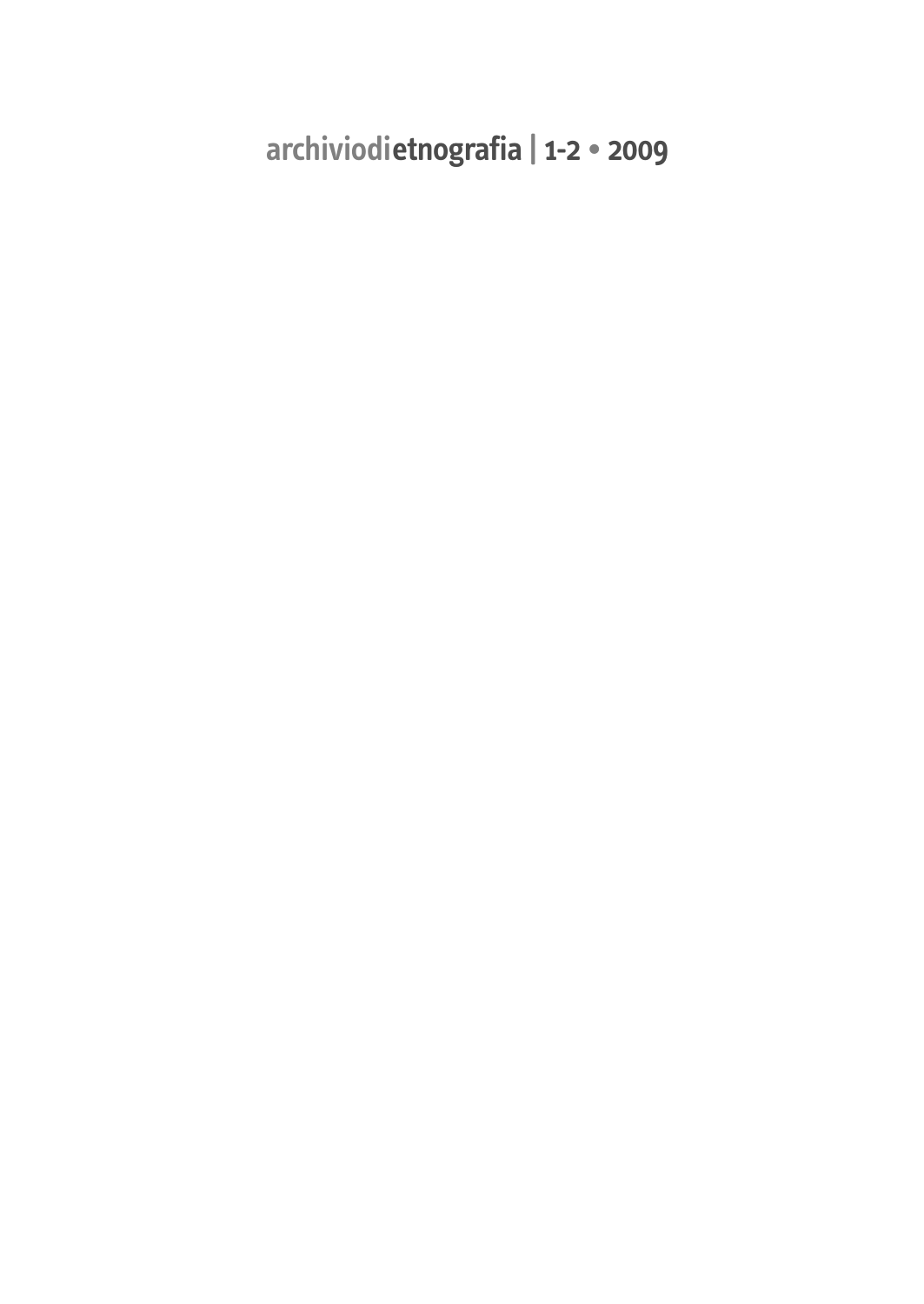# **Indice**

| <b>ETNOGRAFIE</b>                                                                                                                                 |     |
|---------------------------------------------------------------------------------------------------------------------------------------------------|-----|
| Domenica Borriello<br>Trasformazione, persistenze e rivitalizzazione di simboli e pratiche alimentari festive                                     | 9   |
| Gabriele Arnesano<br>I mercatini di abiti usati: oggetti, percorsi, significati e relazioni                                                       | 33  |
| Nicola Scaldaferri<br>I "campanacci organizzati" di San Mauro Forte, fra tradizione e patrimonializzazione                                        | 59  |
| REPERTORI                                                                                                                                         |     |
| Alexander Novik<br>Le collezioni di vestiario tradizionale albanese nei musei di San Pietroburgo.<br>Aspetti metodologici, storici ed etnografici | 71  |
| Sergio Torsello<br>Alcuni scritti minori sul tarantismo tra il 1945 e il 1970                                                                     | 95  |
| <b>SEQUENZE</b>                                                                                                                                   |     |
| Angelo Labbate<br>Lojze Spacal: un falegname ad Accettura (7 febbraio 1931 - 17 settembre 1932)                                                   | 107 |
| <b>STORIE</b>                                                                                                                                     |     |
| Saïd Bennis<br>Dynamique urbaine et constructions identitaires. Cas de la ville de Béni-Mellal<br>(Centre du Maroc)                               | 119 |
| Mariano Fresta<br>La tradizione popolare e la vicenda del Beato Benincasa                                                                         | 139 |
| TACCUINO                                                                                                                                          |     |
| Annamaria Fantauzzi<br>Trauma della memoria per non dimenticare. Aquila, terremoto 2009                                                           | 151 |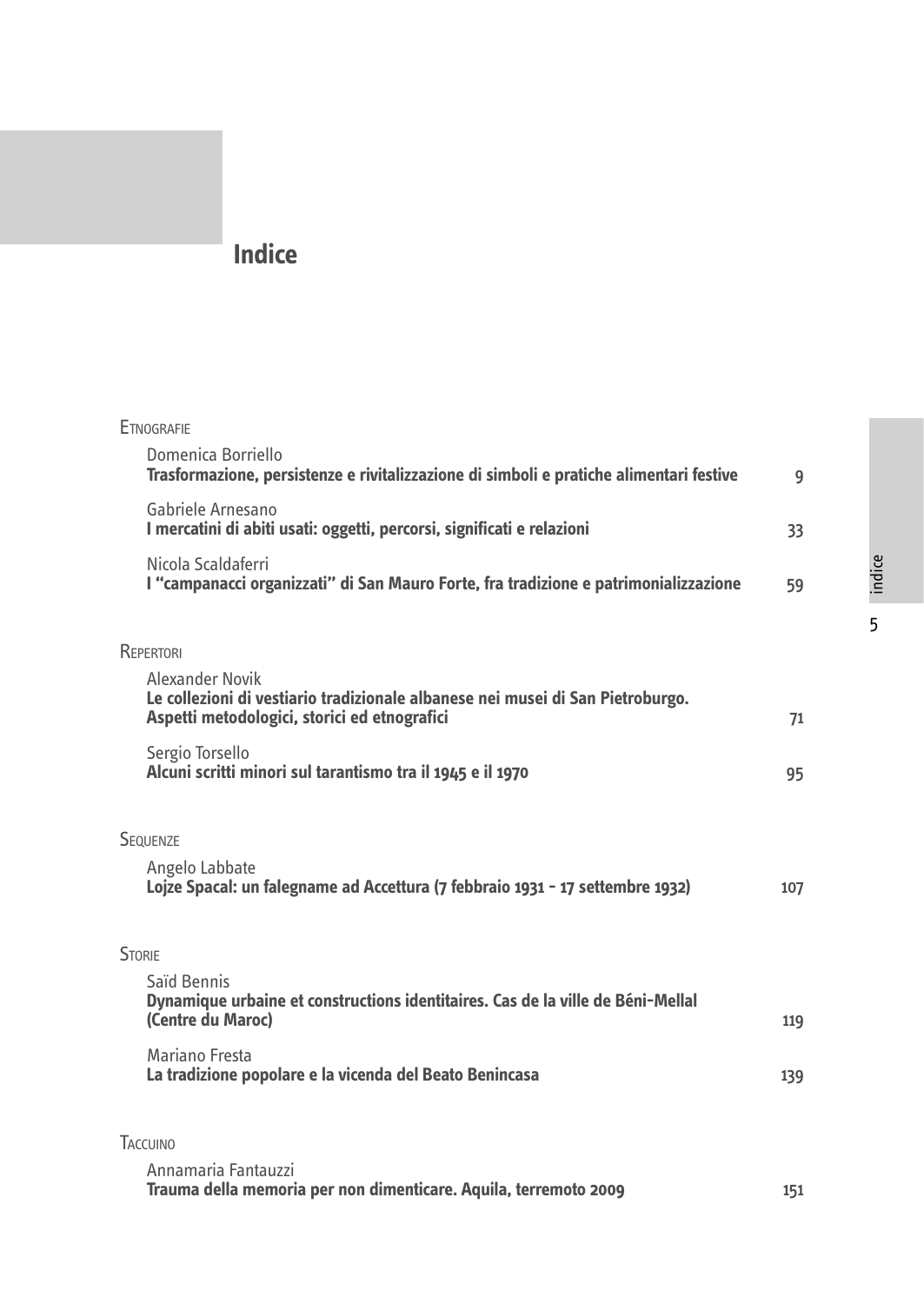### **LETTURE**

| Alessandro D'Amato<br>«Era la butana Madre Patria»: la cultura popolare<br>nell'autobiografia di Vincenzo Rabito | 163 |
|------------------------------------------------------------------------------------------------------------------|-----|
| LIBRI, CD E VIDEO / SCHEDE                                                                                       | 179 |
| <b>ABSTRACTS</b><br>edited by Dorothy L. Zinn                                                                    | 189 |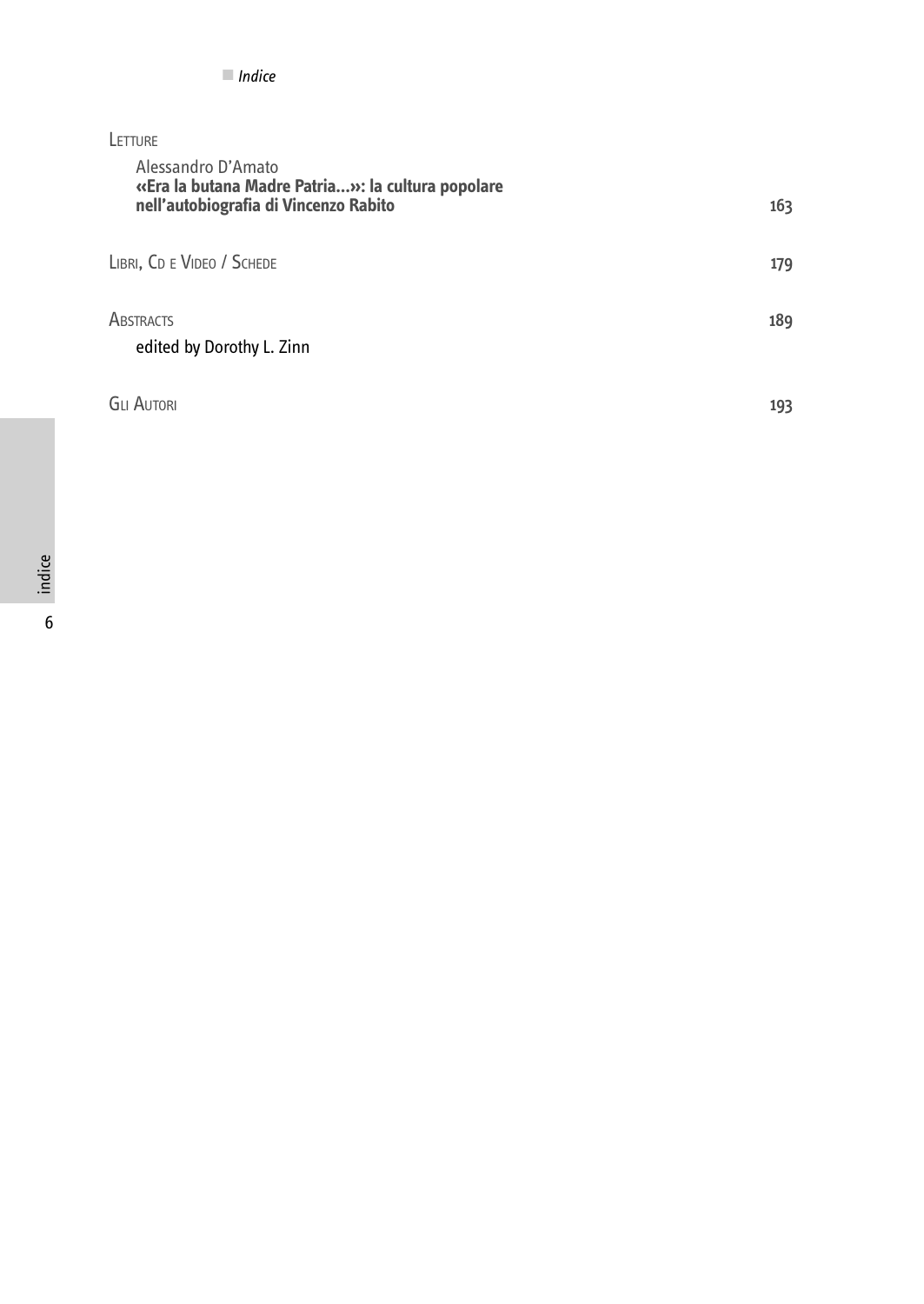# abstracts

## **Abstracts**

## edited by Dorothy L. Zinn

## Domenica Borriello *The Transformation, Persistence and Revitalization of Festive Symbols and Foodways*

This article presents three saint cults from upper and lower Lazio: the patron saint festival of St. Eleutherio in Arce (Frosinone province); the *Virtù* [Virtues], which takes place in the Castellone quarter of Formia (Latina province); and the festival of the *Madonnella* on the summit of Mount Pischiuso, overlooking the town of Riofreddo (Rome province). The author examines the role of food in the identity dynamics of these festivals and their protagonist-participants: the analysis highlights aspects of these dynamics and their symbolic "readings" and links them to processes of persistence, revitalization and transformation present in various ways in the festival institutions examined here.

#### Gabriele Arnesano *Second-Hand Clothing Markets: Objects, Paths, Meanings and Relationships*

Second-hand clothing markets are principally frequented by women who rummage through piles of clothes looking for a bargain, but who above all seek to utilize their time enjoyably and to create relationships. These "rummager" women often have a sound expertise that not only favors good deals, but also allows them to manipulate symbolic meanings attributed to products and to personalize items purchased with a skill that is the expression of creativity: they are veritable "artisan consumers" who slowly seek out emotions and relationships.

The most assiduous habitués of the second-hand markets follow ethical paths, because they experience new forms of sociability and cross the boundaries between the logic of market and gift. With their warm interactions and the slow rhythms of their practices, these women (and a few men) signal a front of resistance to the "power of consumption": they form an encouraging example of the extension of the productive capabilities of consumers and the strategic qualities of everyday tactics. The places in which they move are spaces of negotiation for new forms of sociability, barrier-free centers of attraction open to everyone.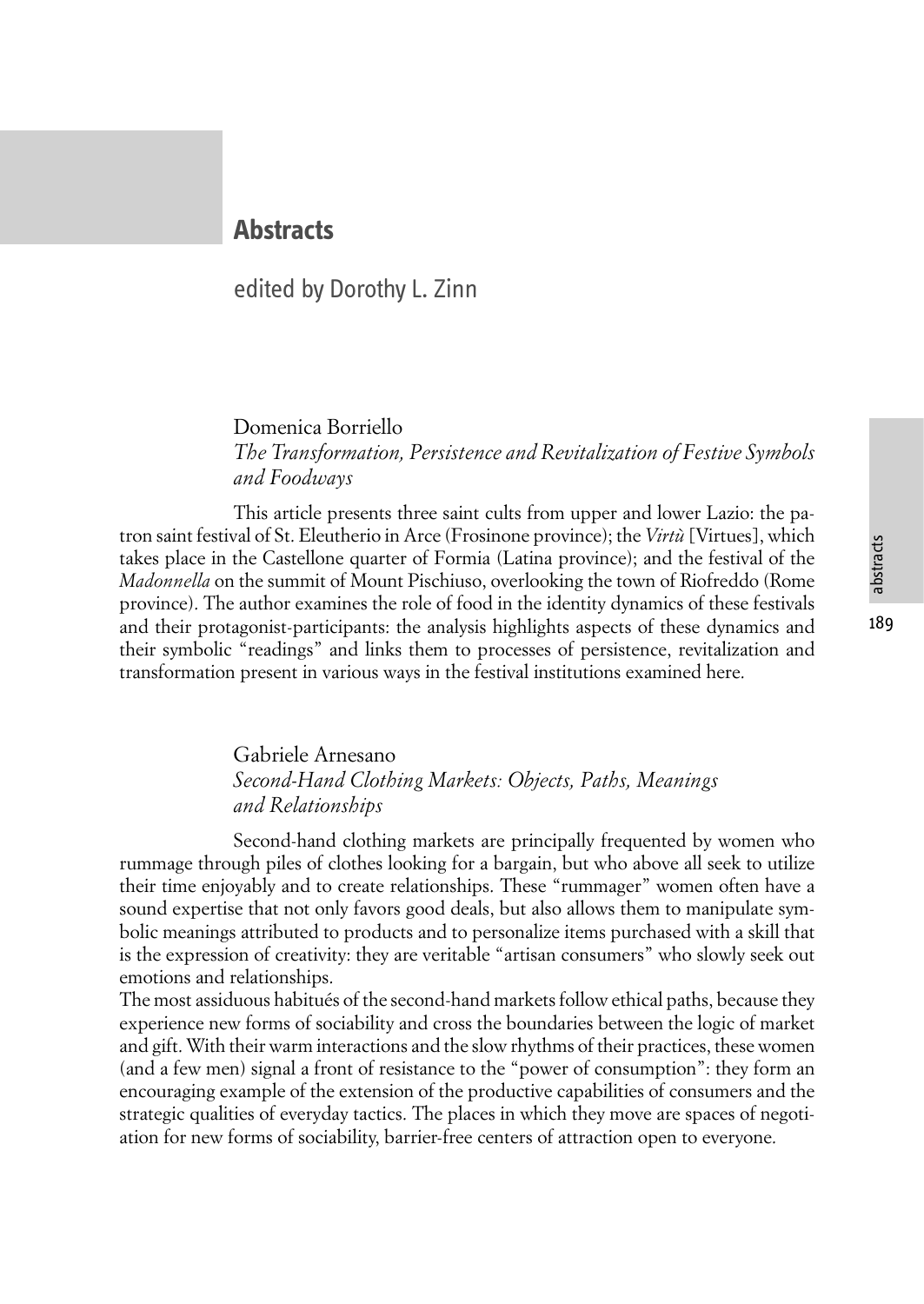Nicola Scaldaferri *The "organized cowbells" of San Mauro Forte: Tradition and Heritage-making*

This article examines the festival that takes in San Mauro Forte (Matera province) around the date of St. Anthony Abbot, January 17, when numerous masked groups take to the streets sounding cowbells. The author, who has followed this festival closely over the last decade, outlines the transformations in the event, including changes in relation to the recent debate over intangible cultural heritage and its use aimed at touristic valorization. Along with the text, the article features photographs by Roberta Fusco of the *scampanatori* parade of January 15, 2011.

> Alexander Novik *Traditional Albanian Clothing Collections in the Museums of St. Petersburg: Methodological, Historical and Ethnographic Aspects*

In this essay, the author discusses the collections of traditional Albanian clothing kept at the two most important ethnographic museums of St. Petersburg, which contain items from both the Czarist and Soviet periods: the Kunstkamera and the Russian Ethnographic Museum. The text furnishes a description of the items and traces the peculiar history of these collections, which feature materials collected in fieldwork and diplomatic gifts, most notably those sent to the Soviet Union on the occasion of Stalin's birthday. The author also provides a technical analysis of specific elements, such as gold embroidery among the Albanian populations, which considers Albania's complex history and specifically events during the period of Ottoman domination.

> Sergio Torsello *Minor Works on Tarantism, 1945-1970*

Having compiled a significant bibliography on tarantism, the author devotes this article to some little-known works on the phenomenon. These writings appeared after World War II in periodicals of various sorts and are difficult to track down, but they are of great interest for the ethnographic material they present. Among these works, there is a lively report by Maria Brandon Albini, *Viaggio nel Salento* (1959), of which some of the most important pages are published here in an appendix.

> Angelo Labbate *Lojze Spacal: A Carpenter in Accettura (February 7, 1931 - September 17, 1932)*

Luigi Spacal was a painter, graphic designer and photographer born to a poor family in Trieste in 1907. Due to his anti-Fascist activity, in 1931 the Prefecture of Trieste sentenced him to police exile, to be served in Accettura, Basilicata. In this Lucanian village, Spacal discovered his calling as a painter after painting the coffin of an impoverished girl. During this period of exile, he also took up photography. Of this work as a photographer, some images from his period in Accettura are in the collection of Ljubljana's modern art museum. Spacal dealt with various themes in his artwork, but he devoted par-

190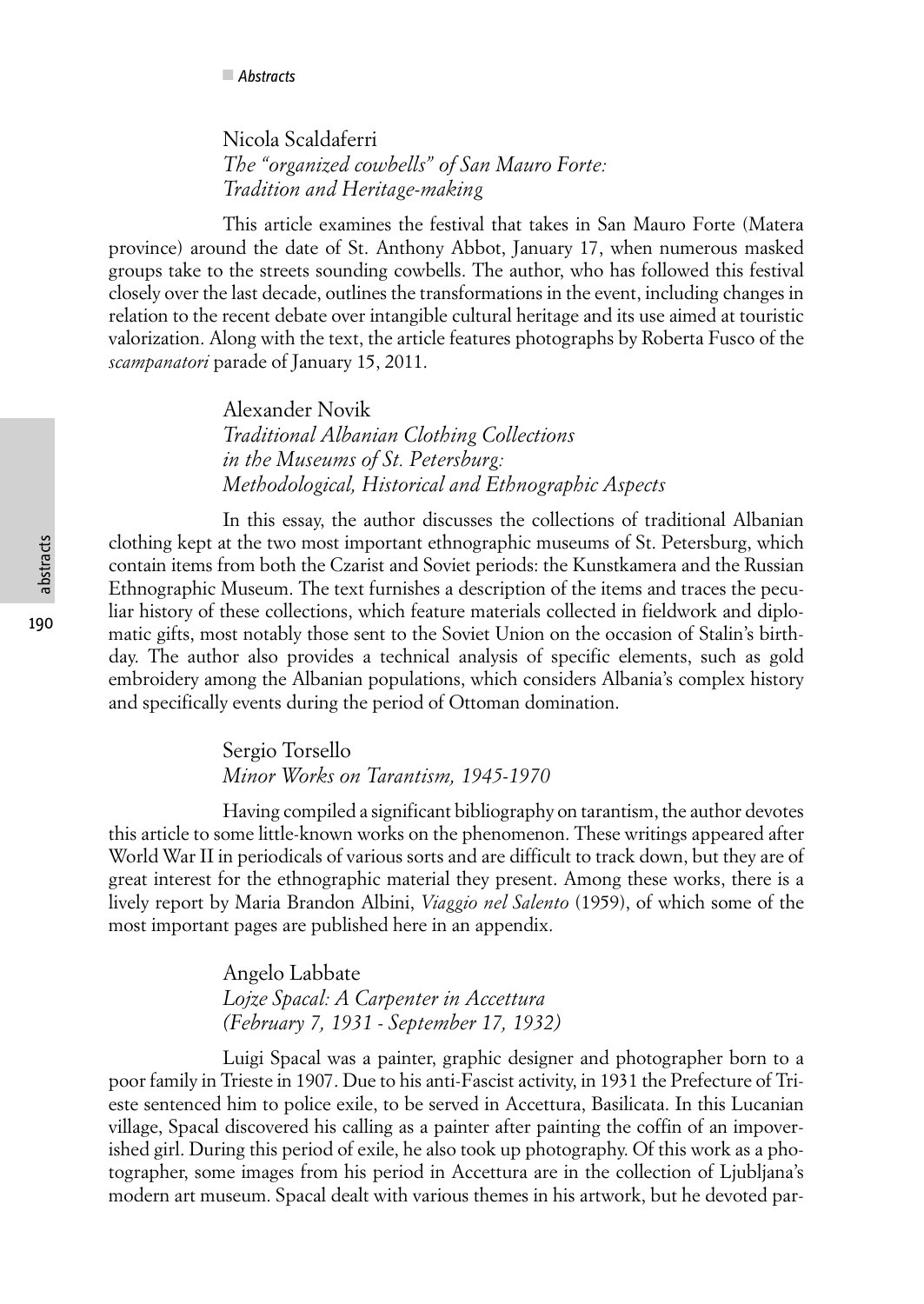191

ticular attention to the life and landscapes of the Carso. His graphic, pictorial and photographic works have been on display in galleries and museums throughout the world, and a permanent exhibit has been installed in the castle of Stanjel in San Daniele del Carso. Spacal passed away in 2000.

> Saïd Bennis *Urban Dynamics and Identity Formations: The Case of the City of Béni-Mellal (Central Morocco)*

The individual develops his identity through encounters with the alterity of members of other ethnic or linguistic groups; the self forms the inner side of individual identity, constructed in relation to the urban environment and to others, within restricted or extended groups. In this article, the author proposes the concept of *identity reason* to reference factors employed by people to reenforce or affirm belonging in a given space (urban, rural, tribal...); this identity reason becomes a collective leitmotiv. The analysis grasps the complexity of identity formation through the strategy of compartmentalization, which unravels urban dynamics based on four types of identity: administrative, geographic, national and syncretic.

Compartmentalization should be redefined as a form of realization and settling of identity (the region, douar, circle, city, province...). This settling of identity is visible through several lines of inquiry, especially those dealing with identity designation (identity name). Where the individual's identity discourse does not tend to compartmentalization, the discourses produced can resemble a strategy of diffusion that offers the individual the possibility of basing his belonging on wide-ranging, abstract entities such as religion or language.

## Mariano Fresta *Popular Tradition and the Life of Blessed Benincasa*

Until a few years ago, the cult of Blessed Giovanni Benincasa existed in the medieval village of Monticchiello (Pienza, Siena province). There is very little historical data regarding Benincasa's life, whereas much more information on him is available from legends that have been handed down orally and that circulate, in a fragmented form, among the village's inhabitants. This article compares materials gathered through specific interviews with the hagiography published in 1927 and with other stories of Tuscan saints and blesseds. The comparison demonstrates an intertwining between written history and oral tradition; moreover, many elements regarding the legend of Benincasa are common to those of other saints and blesseds, and the structure of all of these legends is based on the hagiography of St. Anthony Abbot written by Atanasio.

## Annamaria Fantauzzi *The Trauma of Memory So As Not to Forget: Aquila, Earthquake 2009*

Two years after the Aquila earthquake, this article proposes a critical reading of a text, *Terremoto zeronove*, which relates those moments of panic and terror as witnessed by its protagonists. Together with this reading, the author offers a bibliography of the principal publications on the subject.